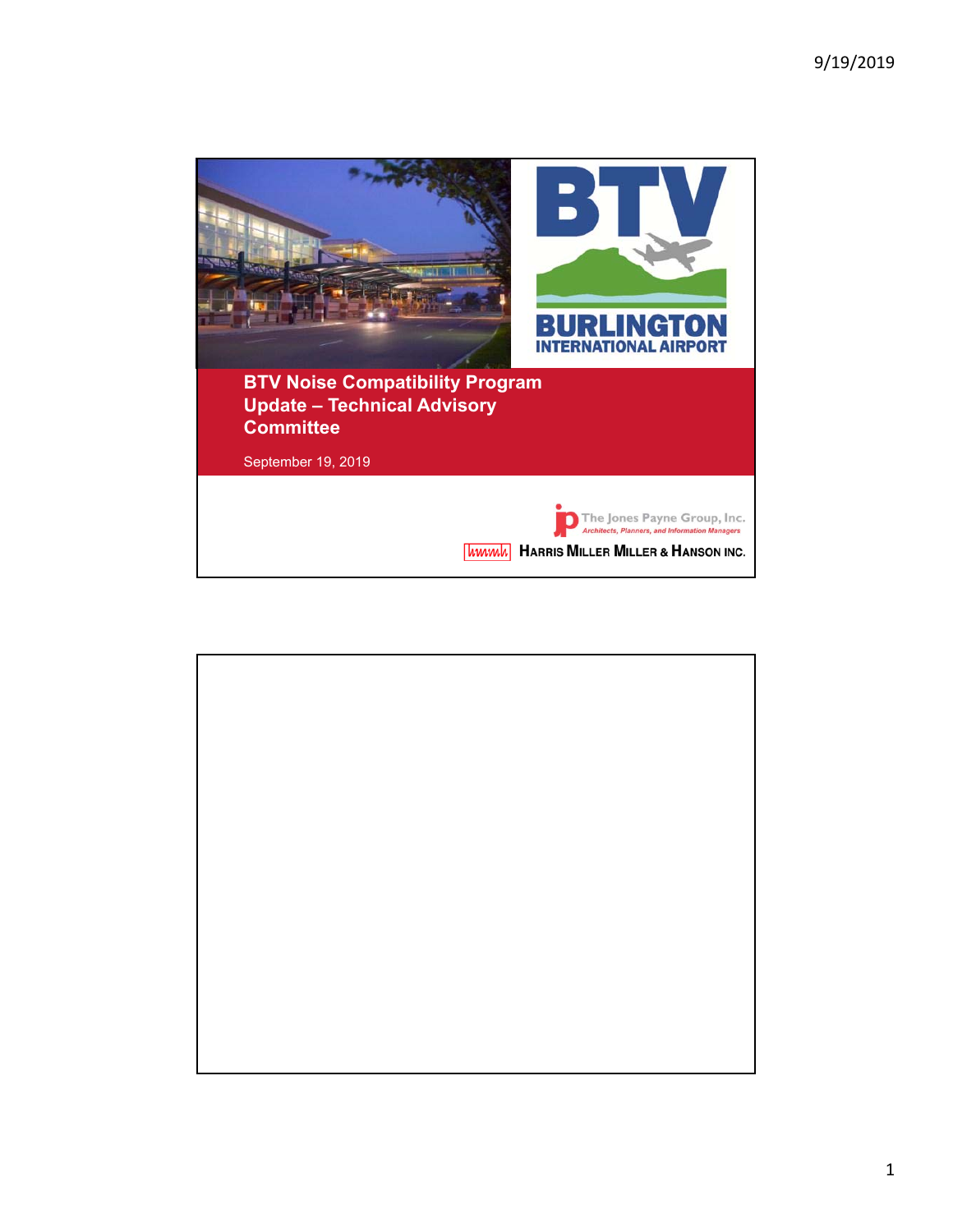

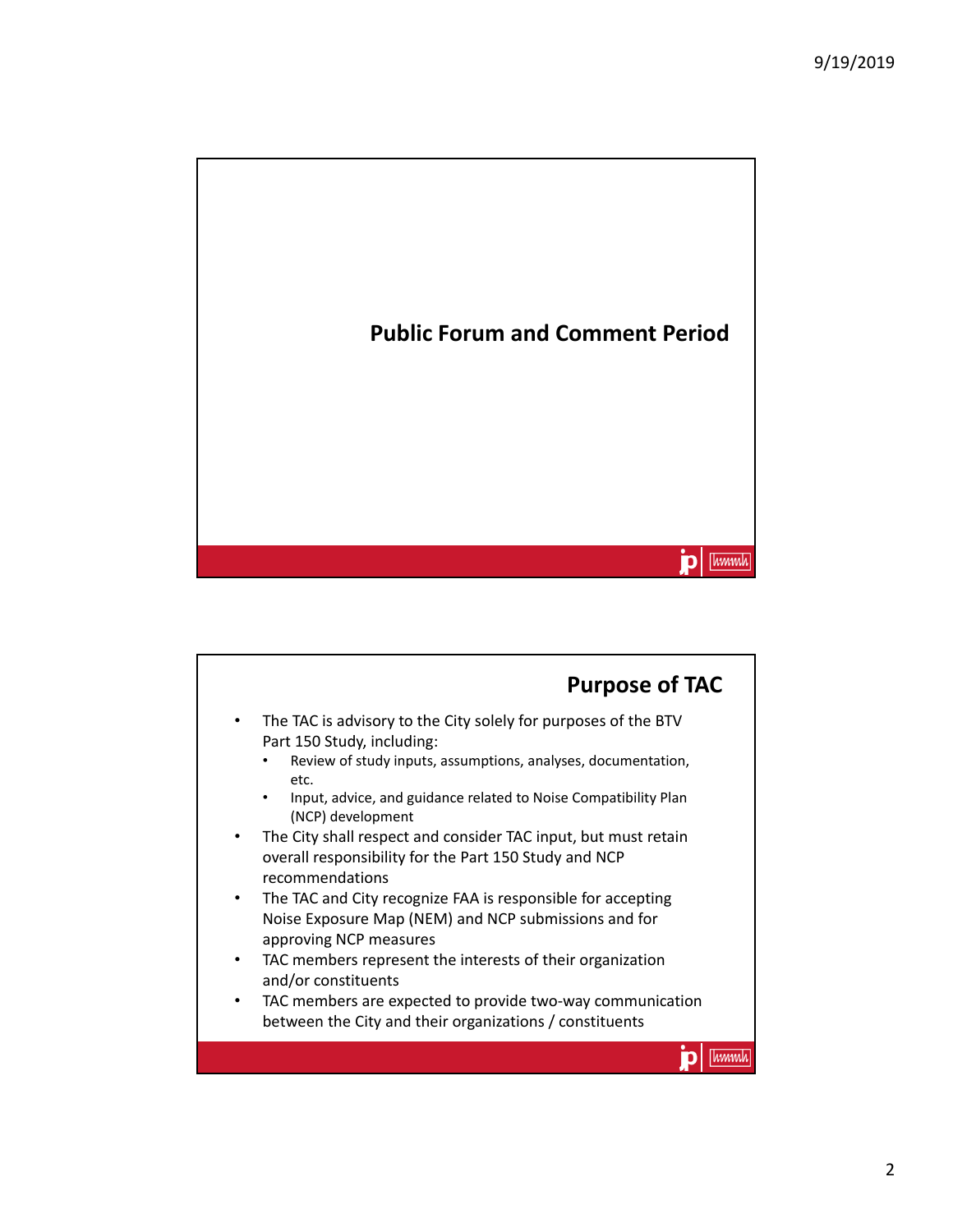

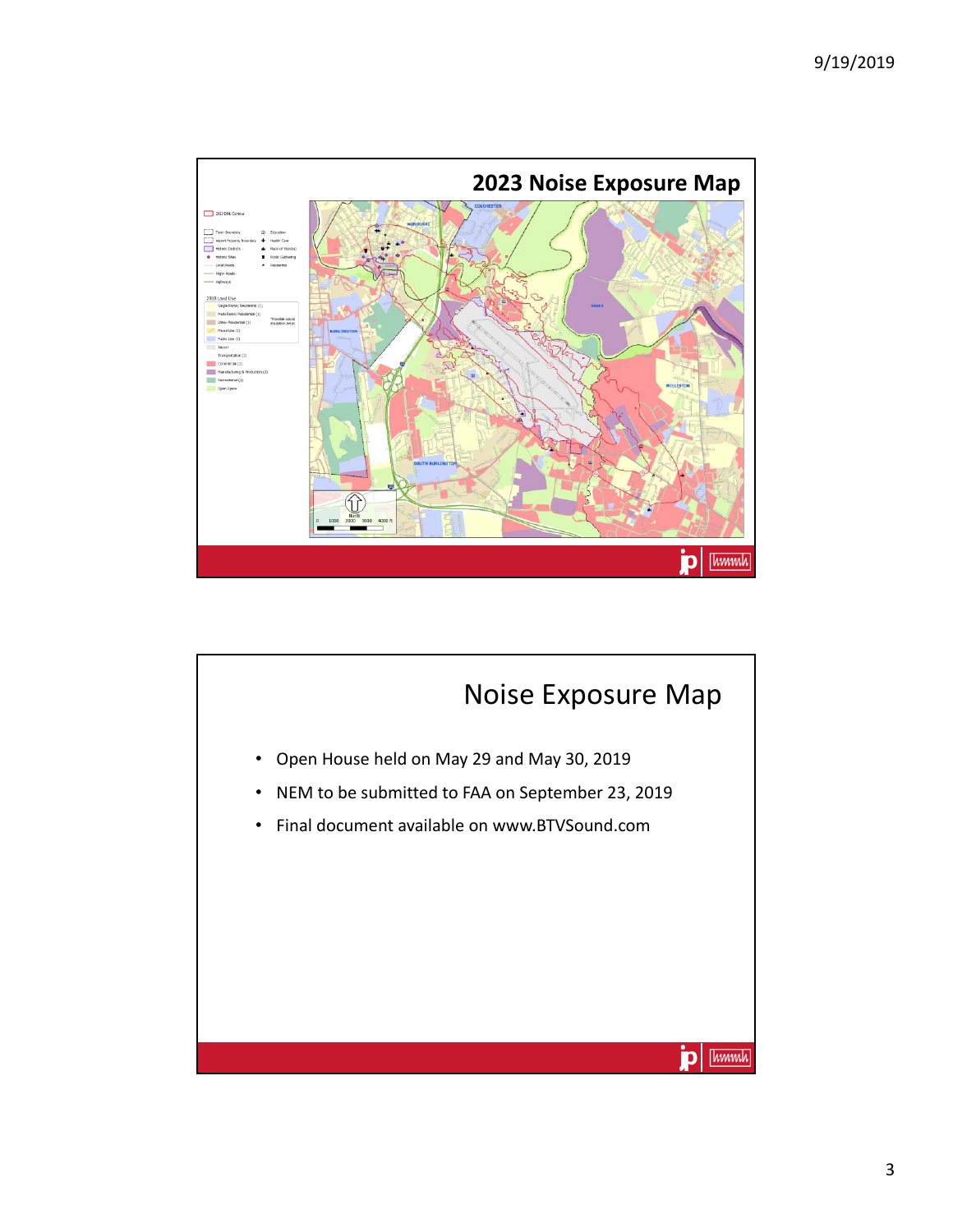[hmmh]

D

| <b>Estimated Population and Dwelling Units</b> |  |
|------------------------------------------------|--|
|------------------------------------------------|--|

Table 5. Estimated Residential Population within for 65 dB DNL Historical Contour Cases

| 65 dB Day-Night Average<br>Sound Level, DNL Contour                                 | Estimated<br><b>Dwelling Units</b><br>and Population | Land Use Inventoried and Depicted for this<br>2018/2023 NEM <sup>2</sup> |                                                      |                           | Comparable<br>Previously<br>Documented<br>Values <sup>3</sup> |
|-------------------------------------------------------------------------------------|------------------------------------------------------|--------------------------------------------------------------------------|------------------------------------------------------|---------------------------|---------------------------------------------------------------|
|                                                                                     |                                                      | On Single<br><b>Family Parcels</b>                                       | On Multi-<br>Family &<br><b>Mixed Use</b><br>Parcels | Estimated<br><b>Total</b> | Estimated<br><b>Total</b>                                     |
| 2015 Noise Exposure Map                                                             | Dwelling Units                                       | 616                                                                      | 203                                                  | 819                       | 9761                                                          |
|                                                                                     | Population                                           | 1,429                                                                    | 471                                                  | 1,900                     | 2,267<br>$(2,531)^1$                                          |
| "ANG Scenraio 1" Contour<br>from the USAF's September<br>2013 FEIS, Figure BR3.2-8. | Dwelling Units                                       | 1.186                                                                    | 1.758                                                | 2,944                     | 2,963 <sup>4</sup>                                            |
|                                                                                     | Population                                           | 2.752                                                                    | 4,079                                                | 6.830                     | 6,663 <sup>4</sup>                                            |
| 2018 Noise Exposure Map                                                             | Dwelling Units                                       | 134                                                                      | 30                                                   | 164                       |                                                               |
|                                                                                     | Population                                           | 311                                                                      | 70                                                   | 380                       |                                                               |
| 2023 Noise Exposure Map                                                             | Dwelling Units                                       | 890                                                                      | 1.750                                                | 2,640                     |                                                               |
|                                                                                     | Population                                           | 2.065                                                                    | 4.060                                                | 6,125                     |                                                               |

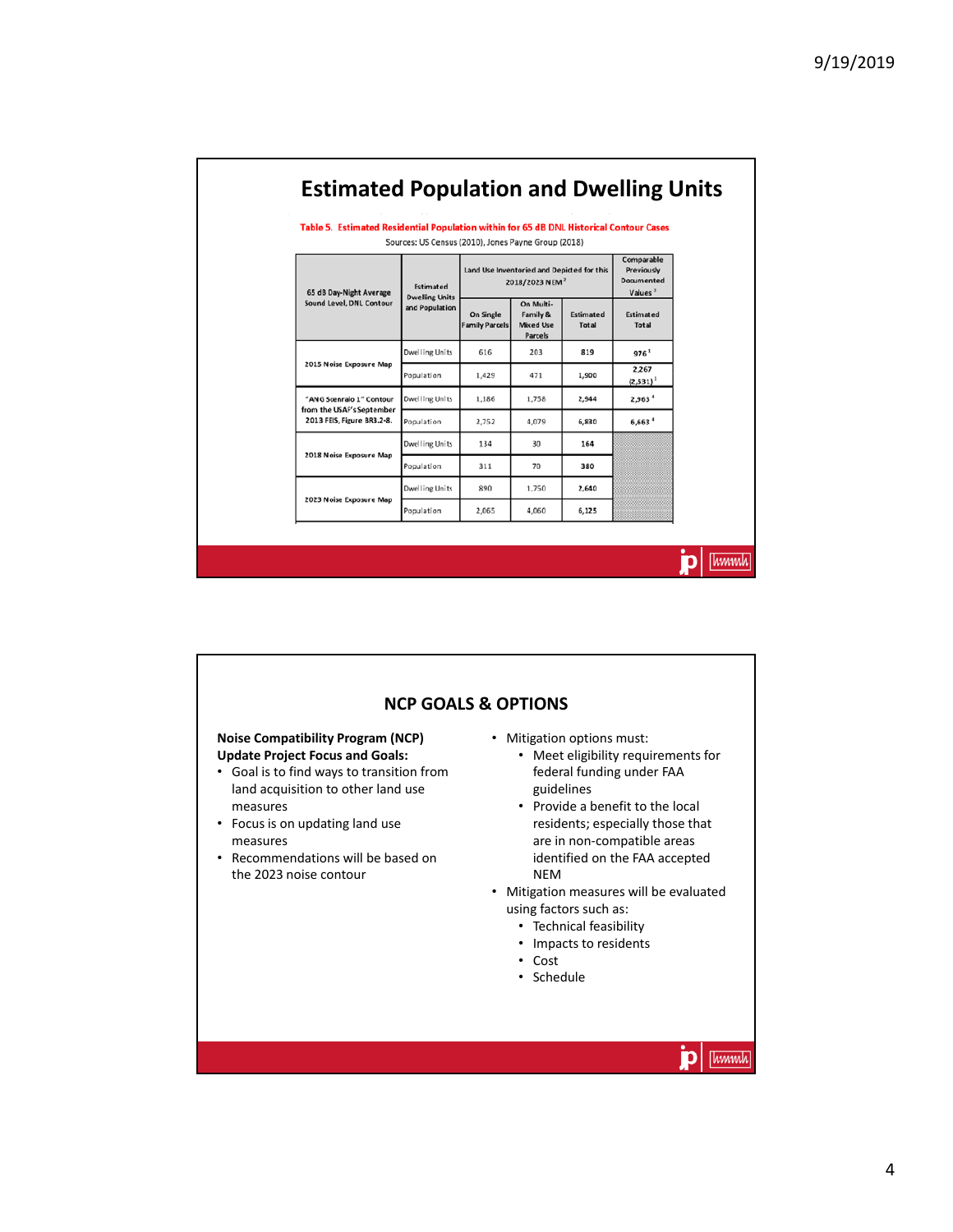



5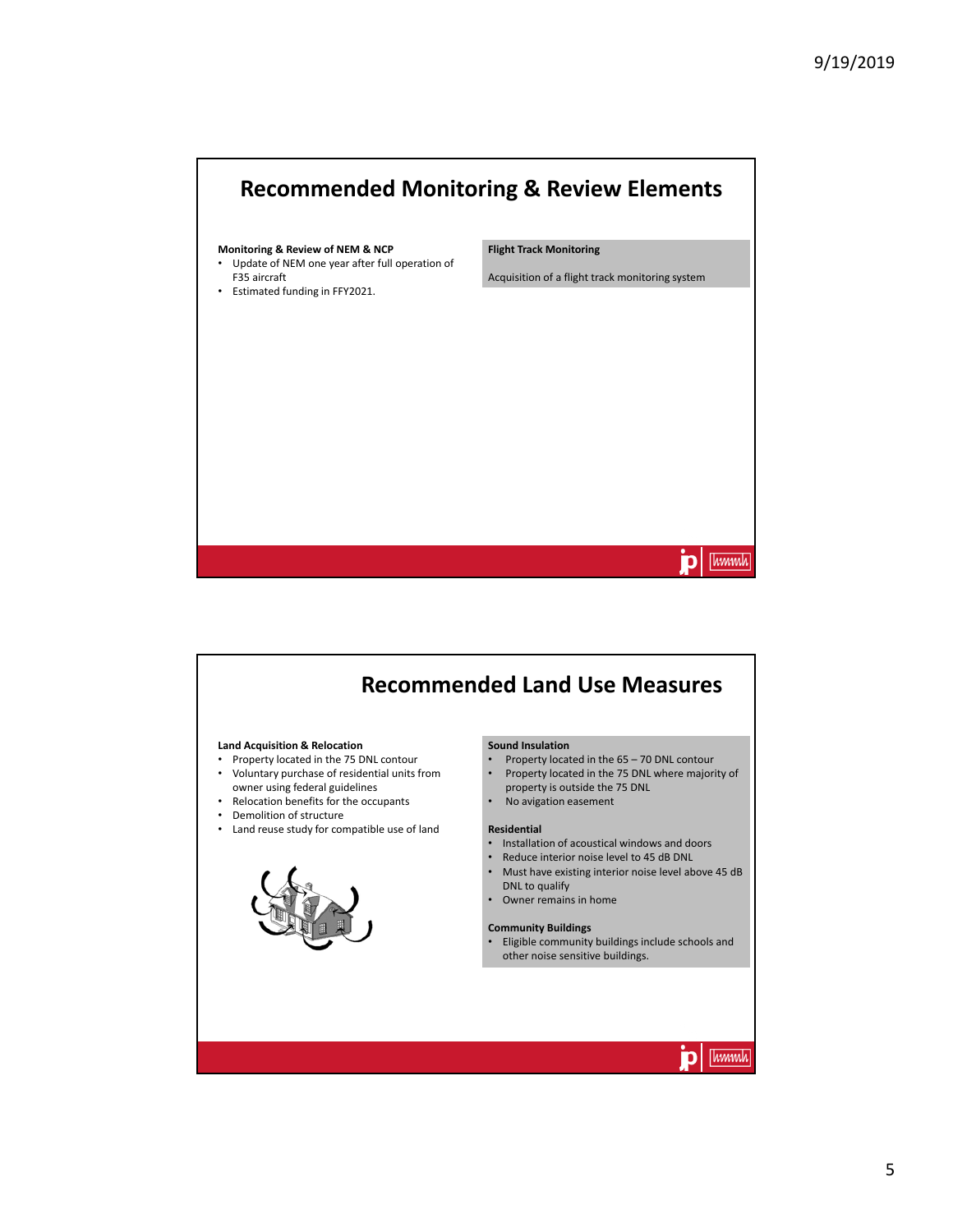## **Recommended Land Use Measures Sales Assistance Purchase Assurance** • Property located in the 65 – 70 DNL contour • Property located in the 65 – 70 DNL contour • Avigation easement required • Avigation easement required • Airport assists with the sale of the home on the • Airport takes possession of property and resells open market; airport does NOT take possession of it on the open market • Homeowner enters program by signing property • Homeowner enters program by signing agreement agreement which includes: which includes: • Homeowner to sell property at • Homeowner to list property at Fair Market appraised Fair Market Value (FMV) Value (FMV) • Homeowner to convey Avigation • Homeowner to convey Avigation Easement Easement prior to sale of home prior to sale of home • Owner / Occupant does not receive relocation • Airport guarantees they will provide a benefits differential to assist in the sale of the • Airport maintains and preserves property during property if seller receives an offer of less the sound insulation process than FMV • Owner / Occupant does not receive relocation benefits Thmmh

| <b>Recommended Land Use Measures</b><br>Below are the estimated average cost for each program per home<br>and the number of properties that would be eligible based upon |    |         |                          |  |  |  |  |
|--------------------------------------------------------------------------------------------------------------------------------------------------------------------------|----|---------|--------------------------|--|--|--|--|
| a \$5 million grant<br>Program                                                                                                                                           |    |         | Cost Per Home # of Homes |  |  |  |  |
| Sound Insulation                                                                                                                                                         | \$ | 54,000  | 93                       |  |  |  |  |
| Sales Assistance                                                                                                                                                         | \$ | 35,520  | 141                      |  |  |  |  |
| <b>Purchase Assurance</b>                                                                                                                                                | \$ | 355,200 | 14                       |  |  |  |  |
| <b>Acquisition &amp; Relocation</b>                                                                                                                                      |    |         |                          |  |  |  |  |

Note: Cost per home is based upon actual costs from BTV Airport programs or the New England Region plus 20% administration costs

Tummh

D